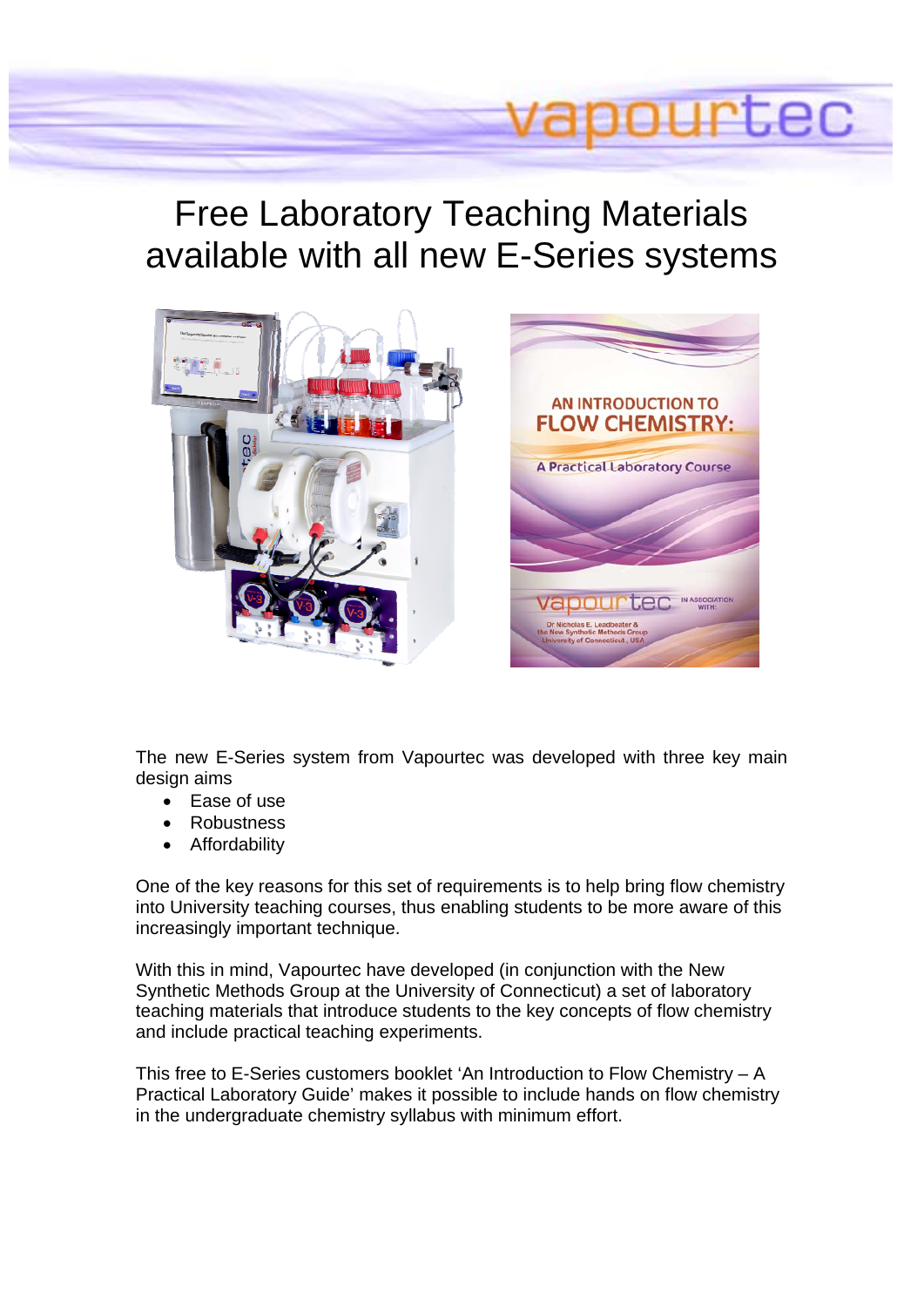

### **What is included ?**

The package consists of 9 different flow reactions each designed to fit within a 3 hour laboratory practical session.

Each experiment includes an introduction and the appropriate background information for students to become acquainted with before starting.

Detailed instructions for correctly setting up the equipment for the experiment are include, in diagrammatic and step by step form. 3.5 Reaction 5: Preparation of an Ester:

Oxidation of an Aldehyde to a Methyl Ester

**LEARNING GOALS** To perform an oxidation reaction

• To prepare a methyl ester

3.5.1 Introduction

In general chemistry courses we are taught that oxidation involves the loss of electrons<br>often from metals, to form cations. In organic chemistry, oxidation is explained in terms o



A simple user guide for the E-Series system is included, telling students what they need to know without requiring that they read a manual.



Step by step instructions for the whole experiment are available in checklist form including all workup

#### □ Press the "stop reaction" button Purify the product:

 $\Box$   $-$  Obtain a 250-mL Erlenmeyer flask and label it "aqueous phase" and a 250-mL Erlenmeyer flask and label it "organic phase"

 $\square$  Once all the reagents have exited the flow unit, the reaction is complete

- $\hfill\Box$  <br> <br> Transfer the contents of the "product" bottle to an 250-mL separatory funnel
- $\Box$  <br> . Rinse the "product" bottle with diethyl ether (5 mL) and add the wash to the separatory funnel